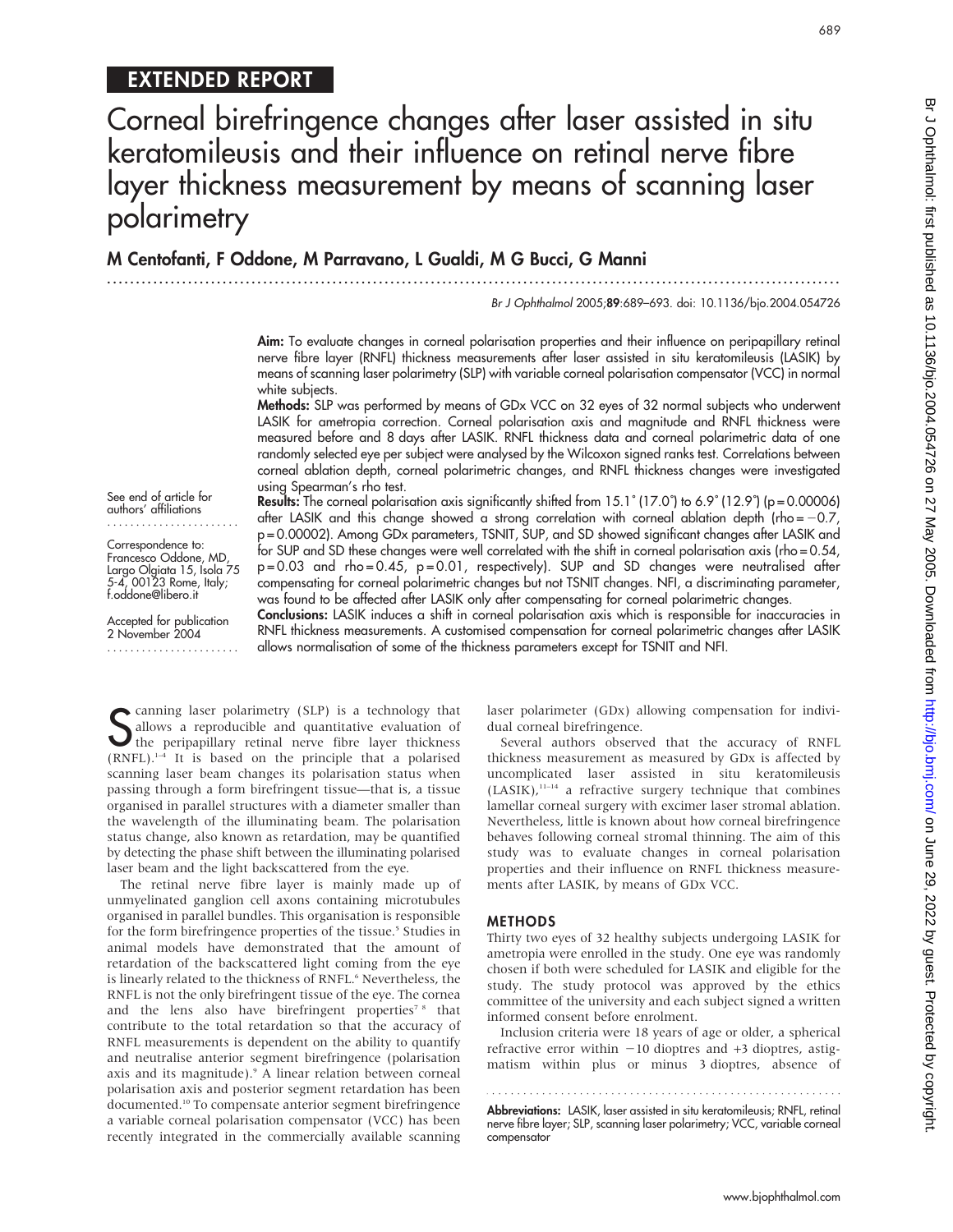ophthalmic disease, or abnormal conditions other than ametropia.

Exclusion criteria were best corrected visual acuity worse than 20/40, the presence of peripapillary atrophy, intraocular pressure more than 22 mm Hg, and any previous ocular laser or surgery.

Each subject underwent a complete ophthalmological examination before LASIK, including uncorrected and best corrected visual acuity, slit lamp biomicroscopy, Goldmann applanation tonometry, and dilated indirect ophthalmoscopy using a slit lamp and a hand held 90 dioptre lens. Moreover, automated refractometry before and after cycloplegia, corneal topography, and pachymetry (SP-9000 Konan Noncon Robo Pachy) was performed before LASIK. Subjects were asked not to wear contact lenses for at least 4 weeks before the visit.

SLP with GDx VCC was performed to assess and quantify the corneal polarisation axis and magnitude and to measure peripapillary RNFL thickness.

The GDx measurement technique has already been described in detail elsewhere.<sup>15-23</sup> Briefly, a near infrared laser beam (780 nm) is scanned in a raster pattern on the retinal surface.<sup>24</sup> The raster scan captures an image with a field of 40° horizontally by 20° vertically, including both the peripapillary and the macular region.<sup>25</sup> <sup>26</sup> For each measurement, the GDx VCC generates two images: a reflectance image and a retardation image. The reflectance image is generated from the light reflected directly back from the surface of the retina. The retardation image is the map of retardation values and is converted into RNFL thickness based on a conversion factor of 0.67 nm/ $\mu$ m.<sup>27</sup>

Anterior segment birefringence is quantified and neutralised using the VCC integrated in the GDx. The specific axis and magnitude of the anterior segment birefringence is determined by first imaging the eye without compensation. The macular region of this image is then analysed to determine the axis and magnitude of the anterior segment birefringence.<sup>26</sup> The macular region birefringence is physiologically uniform and symmetric as a result of the radial distribution of Henle's fibre layer. However, in uncompensated scans, a non-uniform retardation pattern is present in the macula because of the birefringence from the anterior segment. The axis and magnitude values from the anterior segment can be computed by analysing the non-uniform retardation profile around the macula.<sup>22</sup> The axis of the anterior segment birefringence is determined by the orientation of the ''bow tie'' birefringent pattern in the macula and the magnitude of the anterior segment birefringence is calculated by analysing the circular profile of the birefringence in the macula according to equations described in detail by Zhou and Weinreb.<sup>26</sup>

In this study, SLP with GDx VCC (software version 5.3.1) was performed without pupil dilatation before LASIK (visit 1) and 8 days after LASIK (visit 2). A macular scan was obtained to individually quantify corneal birefringence at

| Table 1 Definition of the GDx parameters analysed                                                                                                             |
|---------------------------------------------------------------------------------------------------------------------------------------------------------------|
| the average RNFL thickness around the calculation circle                                                                                                      |
| the average RNFL thickness in the superior 120° region of<br>the calculation circle                                                                           |
| the average RNFL thickness in the inferior 120° region of<br>the calculation circle                                                                           |
| this measure represents the standard deviation of the<br>values contained in the calculation circle                                                           |
| it is a global measure based on the entire RNFL thickness<br>map calculating using an advanced form of neural<br>network to discriminate normal from glaucoma |
|                                                                                                                                                               |



**Figure 1** Linear correlation analysis between corneal ablation depth and corneal polarisation axis shift.

both visits 1 and 2. Moreover, three RNFL scans were obtained: (1) at visit 1, after anterior segment birefringence compensation, (2) at visit 2, without re-compensation for anterior segment birefringence (using the pre-LASIK anterior segment compensation values), (3) at visit 2, with a new anterior segment birefringence compensation. The optic disc reference ring was automatically superimposed by the software at the optic disc edge on the reflectance image. If the automatic alignment was judged to be poor, the operator was allowed, for the first examination, to adjust both size and position. The same size and position were then automatically carried forward for the following examinations. The reference ring on the macular scans was automatically superimposed and centred at the fovea by the software without any intervention by the operator. Atypical scans were rejected and were not used for study purposes.

Four RNFL thickness parameters (TSNIT, SUP, INF, SD), one discriminating parameter (NFI), corneal polarisation axis, and magnitude were considered for the analysis and are described in detail in table 1.

Excimer laser stromal ablation was performed for all eyes with Ladarvision 4000 using an optical zone of 6.5 mm, a flying spot of 0.8, and the Ladar tracker closed loop of 4000 Hz. The corneal flap was created with a superior hinge for all eyes using the Hansatome down-up Chiron Bauch & Lomb microkeratome with a suction ring of 9.5 mm. Flap thickness was set at  $160 \mu m$ .

## Statistical analysis

The results were summarised by calculating the mean and standard deviation. The Wilcoxon signed ranks method was used to test for differences between paired scores before and after LASIK. Spearman's rho was used to test correlations between corneal ablation depth, corneal birefringence changes, and changes in RNFL thickness parameters after LASIK.

## RESULTS

All the 32 enrolled subjects underwent LASIK for ametropia correction and completed the study without adverse events, but only 29 (mean age 37.5 (SD 12.0) years, 13 women and 16 men) were considered for the statistical analysis, because three eyes showed atypical GDx scans before LASIK and were excluded. Mean preoperative spherical equivalent was  $-4.1$  $(3.9)$  D, mean central corneal thickness was 558.8 (30.4)  $\mu$ m, and mean corneal ablation depth was  $80.8$  (38.1)  $\mu$ m. Among corneal birefringence parameters, mean polarisation magnitude did not show statistically significant changes following corneal ablation, while mean corneal polarisation axis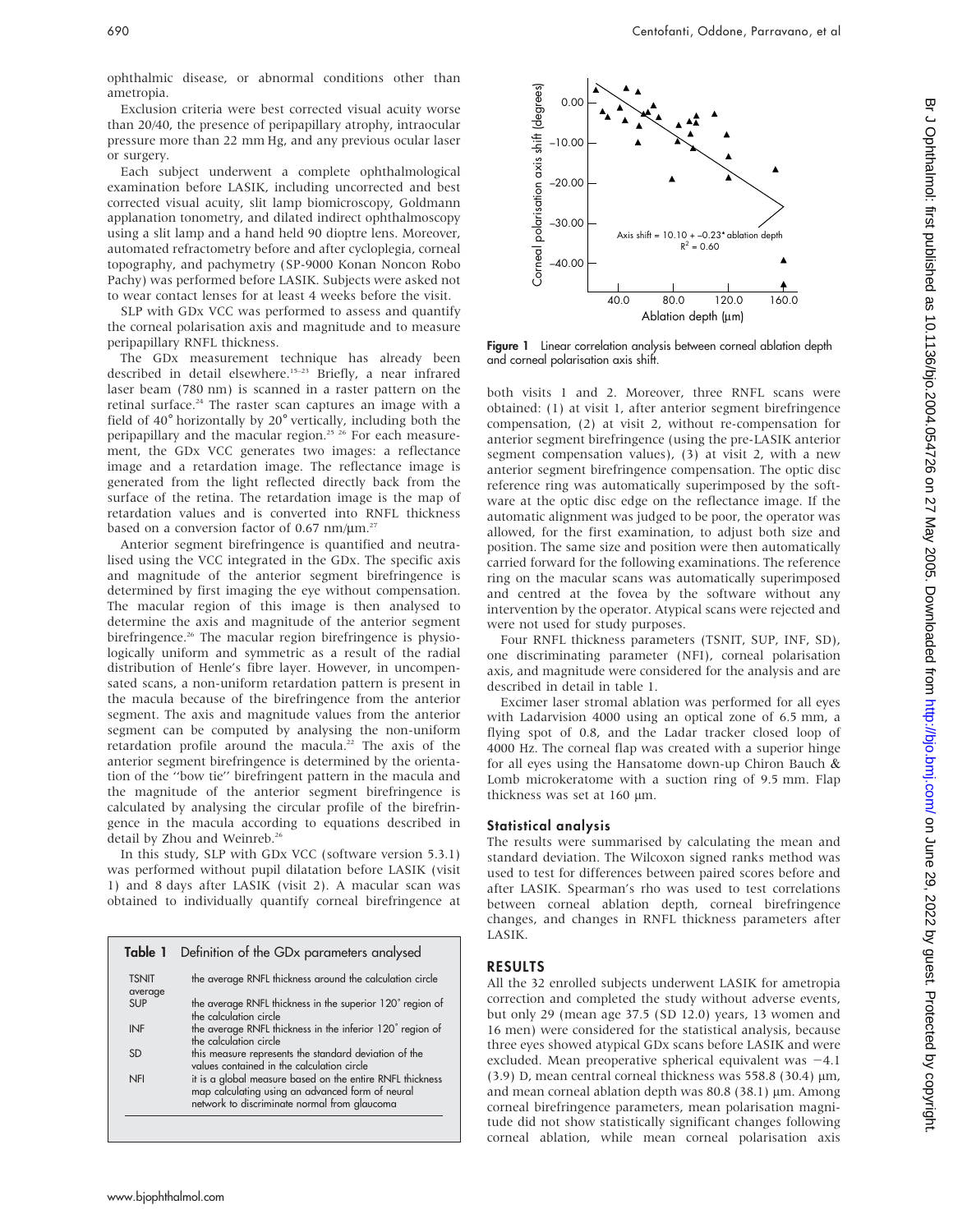|                                     | <b>Pre-LASIK</b> | Post-LASIK   | p Value |
|-------------------------------------|------------------|--------------|---------|
| Spherical equivalent (D)            | $-4.1(3.9)$      | $-0.2$ (0.6) | 0.00008 |
| Corneal polarisation magnitude (nm) | 40.0 (13.9)      | 41.5(12.7)   | 0.19    |
| Corneal polarisation axis (degrees) | 15.1(17.0)       | 6.9(12.9)    | 0.00006 |

significantly shifted from  $15.1^\circ$  (17.0°) to  $6.9^\circ$  (12.9°)  $(p = 0.00006)$  (table 2). A strong correlation was found between corneal ablation depth and corneal polarisation axis shift (rho =  $-0.7$ , p = 0.00002) (fig 1).

Of the GDx parameters, TSNIT, SUP, and SD showed a statistically significant change after LASIK when measured without post-LASIK corneal birefringence re-compensation. The new corneal birefringence compensation after LASIK allowed the neutralisation of SUP and SD changes but not TSNIT changes. INF did not change after LASIK either with or without the new corneal compensation. NFI was found to be altered after LASIK only after the new compensation (table 3).

The SUP and SD changes observed after LASIK when measured without a post-LASIK corneal compensation were found to correlate with LASIK induced corneal polarisation axis shift (rho = 0.54,  $p = 0.03$  and rho = 0.45,  $p = 0.01$ respectively) as shown in table 4.

### **DISCUSSION**

In this study, LASIK corneal stromal thinning was found to significantly influence corneal polarisation properties as measured by GDx VCC and was specifically found to induce a shift in corneal polarisation axis, which is responsible for inaccuracies in RNFL thickness measurement. Moreover, the shift in corneal polarisation axis was observed to be strongly related to the corneal stromal ablation depth.

Several authors reported changes in RNFL thickness measurements following uncomplicated LASIK procedure, which was believed, but to our knowledge never demonstrated, to be caused by corneal alterations induced by the refractive treatment.<sup>11-14</sup>

The results of this investigation showed a strong relation between corneal stromal ablation depth and the shift in corneal polarisation axis, confirming that LASIK stromal thinning is responsible for significant changes in corneal birefringence.

The influence of corneal polarisation axis on RNFL thickness measurements by SLP has been previously investigated and a linear relation was found between the corneal polarisation axis orientation and posterior segment retardation values.<sup>10</sup> Moreover, a lack of correction of the corneal polarisation axis was found to significantly influence the discriminating power of SLP between normal eyes and eyes with glaucoma.<sup>28</sup>

In the present study we also investigated whether corneal birefringence changes were related to changes in RNFL thickness measurement after LASIK, by measuring corneal birefringence before and after LASIK and correlating the LASIK induced corneal birefringence changes with the LASIK induced RNFL thickness changes when measured without performing a new corneal polarisation compensation. In this way, it was possible to observe that several GDx parameters were significantly modified after LASIK when measured without compensating the corneal birefringence changes induced by the corneal thinning. Specifically, the average RNFL thickness around the calculation circle (TSNIT), the average RNFL thickness in the superior 120˚ of the calculation circle (SUP), and the standard deviation of the values contained in the calculation circle (SD) were found to be significantly altered after LASIK but only SUP and SD showed a relation to the corneal polarisation axis shift. Moreover, SUP and SD were the only parameters that showed normalisation after the corneal polarisation axis shift was compensated by means of a new corneal compensation. The lack of correlation between changes in corneal birefringence and TSNIT changes after LASIK might be explained when considering that this parameter represents the average thickness around the entire  $360^\circ$  of the calculation circle, thus also including the average thickness of the inferior  $120^\circ$ (INF), which was not affected by changes in corneal birefringence induced by LASIK. Moreover, TSNIT changes after LASIK also persisted after the new corneal compensation. This could be because changes in corneal birefringence might affect the temporal and nasal areas which are included in the TSNIT parameter and are not so far separately analysable.

Similar results were reported in a previously published study by Holló et al,<sup>11</sup> where the SUP and INF were found to be the most stable parameters after customised corneal compensation while SUP to temporal ratios and INF to temporal ratios were found to be decreased compared to the pre-LASIK values, suggesting that customised compensation, when used after LASIK, might not be optimal in the temporal quadrant. The explanation for this finding is only speculative and it might be that the highly reflective temporal sector is compensated with difficulty by the machine algorithm because of an irregular and atypical birefringence pattern created after LASIK, thus influencing global and ratio parameters after LASIK.

Moreover, it should be considered that the superior position of the corneal flap hinge might have influenced the retardation changes observed in the SUP sector after LASIK. As previously reported by Holló et  $al^{29}$  the thickness

| Table 3      | RNFL thickness values before and after uncomplicated LASIK |                      |                               |           |                      |                               |          |
|--------------|------------------------------------------------------------|----------------------|-------------------------------|-----------|----------------------|-------------------------------|----------|
|              | <b>Pre-LASIK</b><br>(VCC1)                                 | Post-LASIK<br>(VCC1) | Mean change from<br>pre-LASIK | p Value   | Post-LASIK<br>(VCC2) | Mean change from<br>pre-LASIK | p Value  |
| <b>TSNIT</b> | 54.5(5.4)                                                  | 57.0 (6.0)           | 2.5(3.7)                      | $0.01*$   | 56.0 (4.7)           | 1.6(2.8)                      | $0.006*$ |
| <b>SUP</b>   | 64.9(8.8)                                                  | 62.9(8.4)            | $-2.1(3.8)$                   | $0.009*$  | 65.9(8.0)            | 1.0(2.8)                      | 0.07     |
| <b>INF</b>   | 64.7(7.1)                                                  | 65.8(8.7)            | 1.1(6.3)                      | 0.3       | $65.2$ (8.0)         | 0.4(4.1)                      | 0.9      |
| <b>SD</b>    | 22.1(4.4)                                                  | 19.3(5.1)            | $-2.8(4.2)$                   | $0.0005*$ | 21.5(3.6)            | $-0.6$ (2.5)                  | 0.08     |
| <b>NFI</b>   | 21.7(8.8)                                                  | 23.1(8.7)            | 1.4(4.1)                      | 0.06      | 20.0(6.8)            | $-1.7(4.0)$                   | $0.03*$  |

p Values are referred to the mean difference between post-LASIK and pre-LASIK values (Wilcoxon signed ranks test).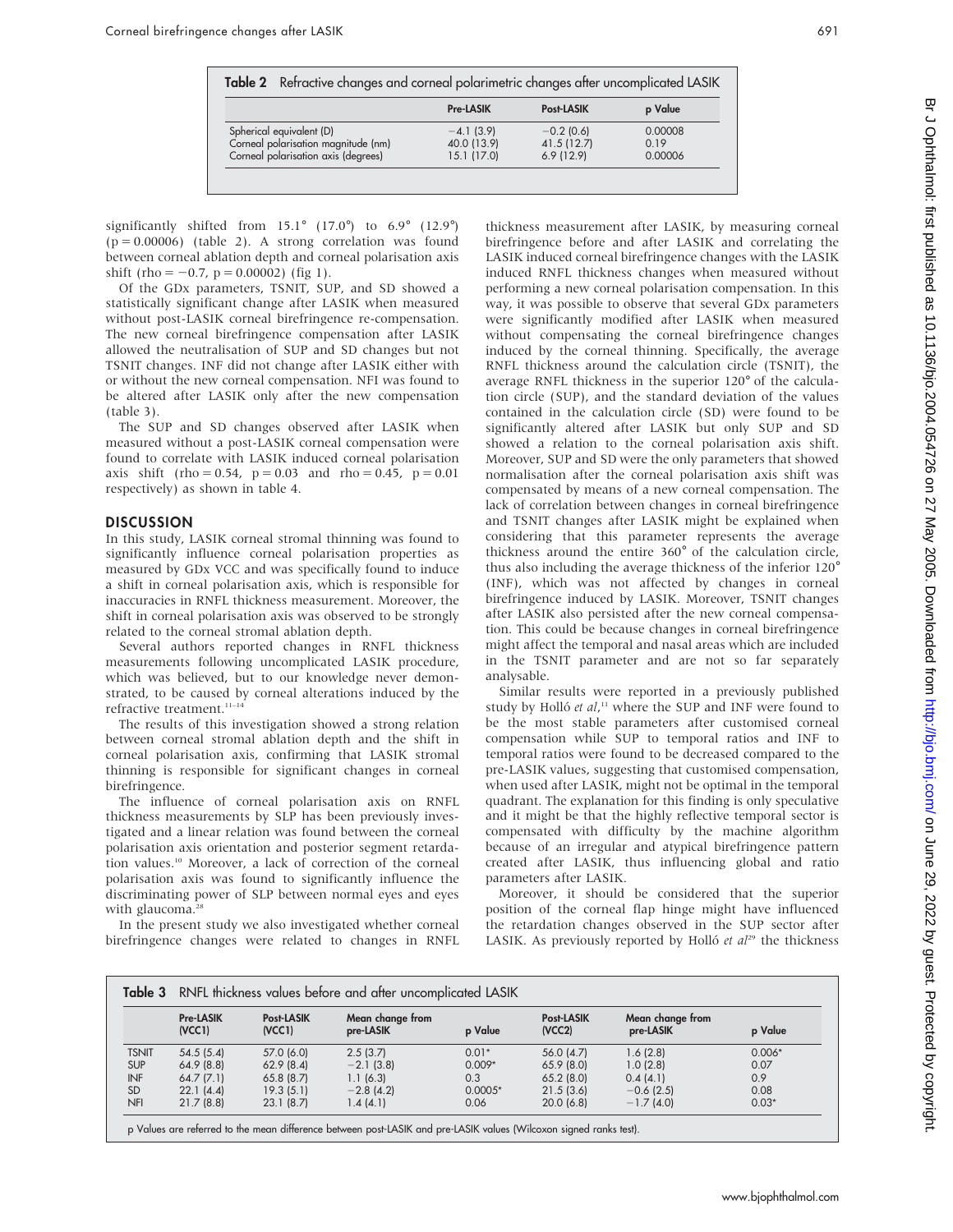Table 4 Correlation between corneal polarisation axis shift and RNFL thickness changes after LASIK without (1) and with (2) a post-LASIK corneal polarisation compensation (Spearman's rho test)

| <b>GDx</b> parameters | Spearman's<br>rho(1) | p Value  | Spearman's<br>rho(2) | p Value |  |
|-----------------------|----------------------|----------|----------------------|---------|--|
| <b>TSNIT</b>          | $-0.24$              | 0.3      | $-0.10$              | 0.6     |  |
| <b>SUP</b>            | 0.54                 | $0.003*$ | $-0.28$              | 0.1     |  |
| INF                   | 0.18                 | 0.3      | 0.06                 | 0.8     |  |
| SD                    | 0.45                 | $0.01*$  | $-0.05$              | 0.8     |  |
| <b>NFI</b>            | $-0.26$              | 0.2      | 0.2                  | 0.2     |  |

parameters provided by the GDx can be divided into two groups: the parameters representing the centre of the polarimetric image and the parameters calculated from all pixels of the total image area, including information from the peripheral parts of the image. The significance of the distinction between the two kinds of parameters is that the central part of the polarimetric image is imaged via the laser treated central corneal area, while the information from the more peripheral parts of the retina might also be influenced by additional factors originating from the paracentral cornea, which represents a transition between the treated and untreated areas where the hinge is placed. It should thus be considered that the paracentral area of the cornea where the hinge is placed (approximately 4.5 mm from the center of the cornea) is unlikely to influence the thickness parameters investigated in this study calculated from the laser treated central corneal area (TSNIT, SUP, INF, SD).

The NFI response after LASIK was also studied, and showed paradoxical behaviour; it remained stable when calculated without compensating for changes in corneal birefringence, while it changed significantly when the new corneal birefringence was compensated. NFI is a global measure based on the entire RNFL thickness map calculated using an advanced form of neural network trained to find differences between glaucomatous and non-glaucomatous eyes, and therefore the LASIK induced atypical polarisation pattern might be neutral for NFI. It was reported to be the best parameter to discriminate normal from glaucomatous eyes,<sup>30</sup> although, considering the results of this study, its discriminating power has to be considered with caution in eyes that underwent refractive surgery.

Finally, considering what was previously reported by Holló et al,<sup>29</sup> that the LASIK induced changes of thickness parameters are maximal in the early postoperative period and tend to change with time, it would be interesting to investigate the corneal birefringence behaviour in relation with thickness parameter behaviour in the late post-LASIK period of life.

In conclusion, this study provides information on how corneal polarimetric properties behave after corneal stromal thinning obtained by LASIK, and shows how the LASIK induced corneal polarisation axis shift affects peripapillary RNFL measurements. Moreover, it shows that a customised compensation for corneal polarimetric changes after LASIK allows the normalisation of several thickness parameters, with the exception of average RNFL thickness and the discriminating parameter NFI, which should be critically considered during the follow up of patients who underwent LASIK for ametropia correction.

## .....................

## Authors' affiliations

M Centofanti, L Gualdi, M G Bucci, G Manni, Ophthalmology Department, University of Rome ''Tor Vergata'', Rome, Italy

F Oddone, M Parravano, Fondazione GB Bietti for Study and Research in Ophthalmology, IRCCS, Rome, Italy

#### **REFERENCES**

- 1 Hoh ST, Ishikawa H, Greenfield DS, et al. Peripapillary nerve fiber layer thickness measurement reproducibility using scanning laser polarimetry. J Glaucoma 1998;7:12–15.
- 2 Kook MS, Sung K, Park RH, et al. Reproducibility of scanning laser polarimetry (GDx) of peripapillary retinal nerve fiber layer thickness in normal<br>subjects. *Graefes Arch Clin Exp Ophthalmol* 2001;**239**:118–21.
- 3 Waldock A, Potts MJ, Sparrow JM, et al. Clinical evaluation of scanning laser polarimetry: I. Intraoperator reproducibility and design of a blood vessel removal algorithm. Br J Ophthalmol 1998;82:252-9.
- 4 Weinreb RN, Shakiba S, Zangwill L. Scanning laser polarimetry to measure the nerve fiber layer of normal and glaucomatous eyes. Am J Ophthalmol 1995;119:627–36.
- 5 Knighton RW, Huang X-R. Directional and spectral reflectance of the rat retinal nerve fiber layer. Invest Ophthalmol Vis Sci 1999;40:639-47.
- 6 Weinreb RN, Drher AW, Coleman A, et al. Hystopathologic validation of Fourier-ellipsometry measurements of retinal nerve fiber layer thickness. Arch Ophthalmol 1990;108:557–60.
- 7 **Bueno JM**, Vargas-Martin F. Measurements of the corneal birefringence with<br>| a liquid-crystal polariscope. Appl Opt 2002;**41**:116–24.<br>| **8 Brink HB**. Birefringence of the human crystalline lens in vivo. *J Opt Soc Am A*
- 1991;8:1788–93.
- 9 Zhou Q, Weinreb RN. Individualized compensation of anterior segment birefringence during scanning laser polarimetry. Invest Ophthalmol Vis Sci 2002;43:2221–8.
- 10 Greenfield DS, Knighton RW, Huang XR. Effect of corneal polarization axis on assessment of retinal nerve fiber layer thickness by scanning laser polarimetry. Am J Ophthalmol 2000;129:715–22.
- 11 Holló G, Katsanos A, Kóthy P, et al. Influence of LASIK on scanning laser polarimetric measurement of the retinal nerve fibre layer with fixed angle and customized corneal polarization compensation. Br J Ophthalmol 2003;87:1241–6.
- 12 Gürses-Özden R, Pons ME, Barbieri C, et al. Scanning laser polarimetry measurements after laser-assisted in situ keratomileusis. Am J Ophthalmol 2000;129:461–4.
- 13 Tsai Y-Y, Lin J-M. Effect of laser-assisted in situ keratomileusis on the retinal nerve fiber layer. Retina 2000;20:342–5.
- 14 Gürses-Özden R, Liebmann JM, Schuffner D, et al. Retinal nerve fiber layer thickness remains unchanged following laser-assisted in situ keratomileusis. Am J Ophthalmol 2001;132:512–16.
- 15 Tjon-Fo-Sang MJ, Lemij HG. The sensitivity and specificity of nerve fiber layer measurements in glaucoma as determined with scanning laser polarimetry.<br>A*m J Ophthalmol* 1997;**123**:62–9.
- 16 **Holló G**, Süveges I, Nagymihály A, *et al*. Scanning laser polarimetry of the<br>retinal nerve fibre layer in primary open angle and capsular glaucoma.<br>Br J Ophthalmol 1997;**81**:857–61.
- 17 Weinreb RN, Zangwill L, Berry CC, et al. Detection of glaucoma with scanning laser polarimetry. Arch Ophthalmol 1998;116:1583-9.
- 18 Yamada N, Chen PP, Mills RP, et al. Glaucoma screening using the scanning laser polarimeter. J Glaucoma 2000;9:254-61.
- 19 Colen TP, Tjon-Fo-Sang MJH, Mulder PGH, et al. Reproducibility of measurements with the nerve fiber analyzer (NFA/GDx). J Glaucoma 2000;9:363–70.
- 20 Choplin NT, Lundy DC. The sensitivity and specificity of scanning laser polarimetry in the detection of glaucoma in a clinical setting. Ophthalmology 2001;108:899–904.
- 21 **Poinoosawmy D**, Tan JCH, Bunce C, et al. The ability of the GDx nerve fibre analyser neural network to diagnose glaucoma. Graefes Arch Clin Exp Ophthalmol 2001;239:122–7.
- 22 Poinoosawmy D, Tan JCH, Bunce C, et al. Longitudinal nerve fibre layer thickness change in normal-pressure glaucoma. Graefes Arch Clin Exp Ophthalmol 2000;238:965–9.
- 23 **Holló G**, Szabó A, Vargha P. Scanning laser polarimetry versus frequency<br>doubling perimetry and conventional threshold perimetry: changes during a 12 month follow-up in preperimetric glaucoma. Acta Ophthalmol Scand 2001;79:403–7.